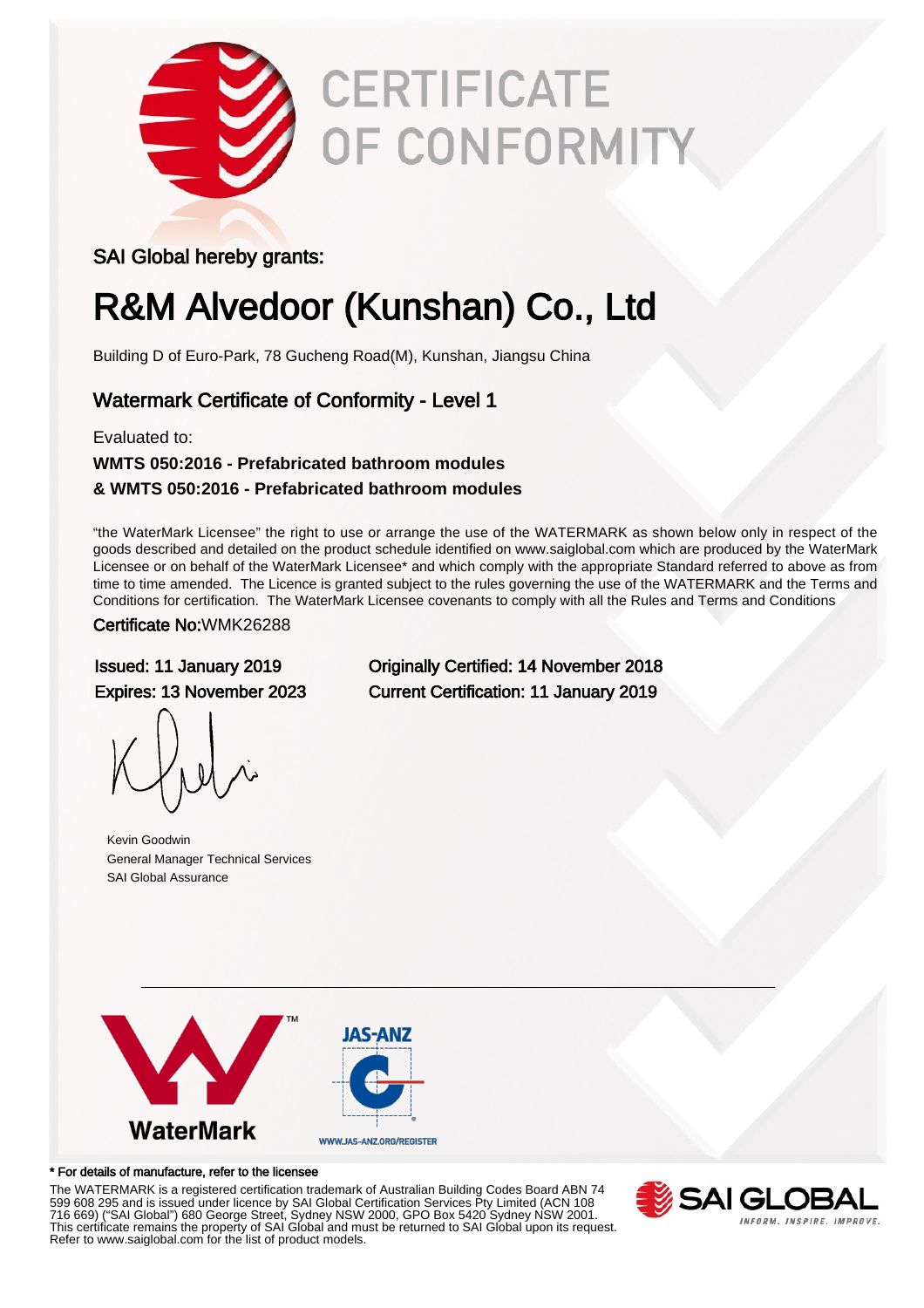### **SCHEDULE TO CERTIFICATE OF CONFORMITY**

### SAI Global hereby grants:

## R&M Alvedoor (Kunshan) Co., Ltd

Building D of Euro-Park, 78 Gucheng Road(M), Kunshan, Jiangsu China

### Watermark Certificate of Conformity - Level 1

Evaluated to:

#### WMTS 050:2016 - Prefabricated bathroom modules

Model identification of the goods on which the WATERMARK may be used:

| <b>Model Identification</b> | <b>Description</b>                           | <b>Included Fixtures</b><br>and/or appliances                                                                                                                                                                                                                                      | Max. Water Supply<br>pressure | <b>Date Endorsed</b> |
|-----------------------------|----------------------------------------------|------------------------------------------------------------------------------------------------------------------------------------------------------------------------------------------------------------------------------------------------------------------------------------|-------------------------------|----------------------|
| Bathroom I                  | Prefaricated bathroom<br>with Shower/Bath/WC | <b>WMK Certified</b><br>tapware, toilet, shower<br>mixer, drainage pipe<br>and fittings, PEX<br>supply pipe and<br>fittings and air<br>admittance valve.<br>Additional paper<br>holder, shower glass,<br>towel rail, wooden<br>door, vanity mirror<br>cabinet, bath with<br>spout. | 500 Kpa                       | 11 Jan 2019          |
| <b>Bathroom II</b>          | Prefabricated<br>bathroom with<br>Shower/WC  | <b>WMK Certified</b><br>tapware, toilet, shower<br>mixer, drainage pipe<br>and fittings, PEX<br>supply pipe and<br>fittings and air<br>admittance valve.<br>Additional paper<br>holder, shower glass,<br>towel rail, wooden<br>door, vanity mirror<br>cabinet.                     | 500 Kpa                       | 11 Jan 2019          |
| Bathroom III                | Prefaricated bathroom<br>with Bath/WC        | <b>WMK Certified</b><br>tapware, toilet, shower<br>mixer, drainage pipe<br>and fittings, PEX<br>supply pipe and<br>fittings and air<br>admittance valve.<br>Additional paper<br>holder, shower glass,<br>towel rail, wooden<br>door, vanity mirror<br>cabinet. Bath with<br>spout  | 500 Kpa                       | 11 Jan 2019          |

Certificate No: WMK26288 Issued Date: 11 January 2019

This schedule supersedes all previously issued schedules

#### \* For details of manufacture, refer to the licensee

The WATERMARK is a registered certification trademark of Australian Building Codes Board ABN 74 599 608 295 and is issued under licence by SAI Global Certification Services Pty Limited (ACN 108 716 669) ("SAI Global") 680 George Street, Sydney NSW 2000, GPO Box 5420 Sydney NSW 2001. This certificate remains the property of SAI Global and must be returned to SAI Global upon its request. Refer to www.saiglobal.com for the list of product models.